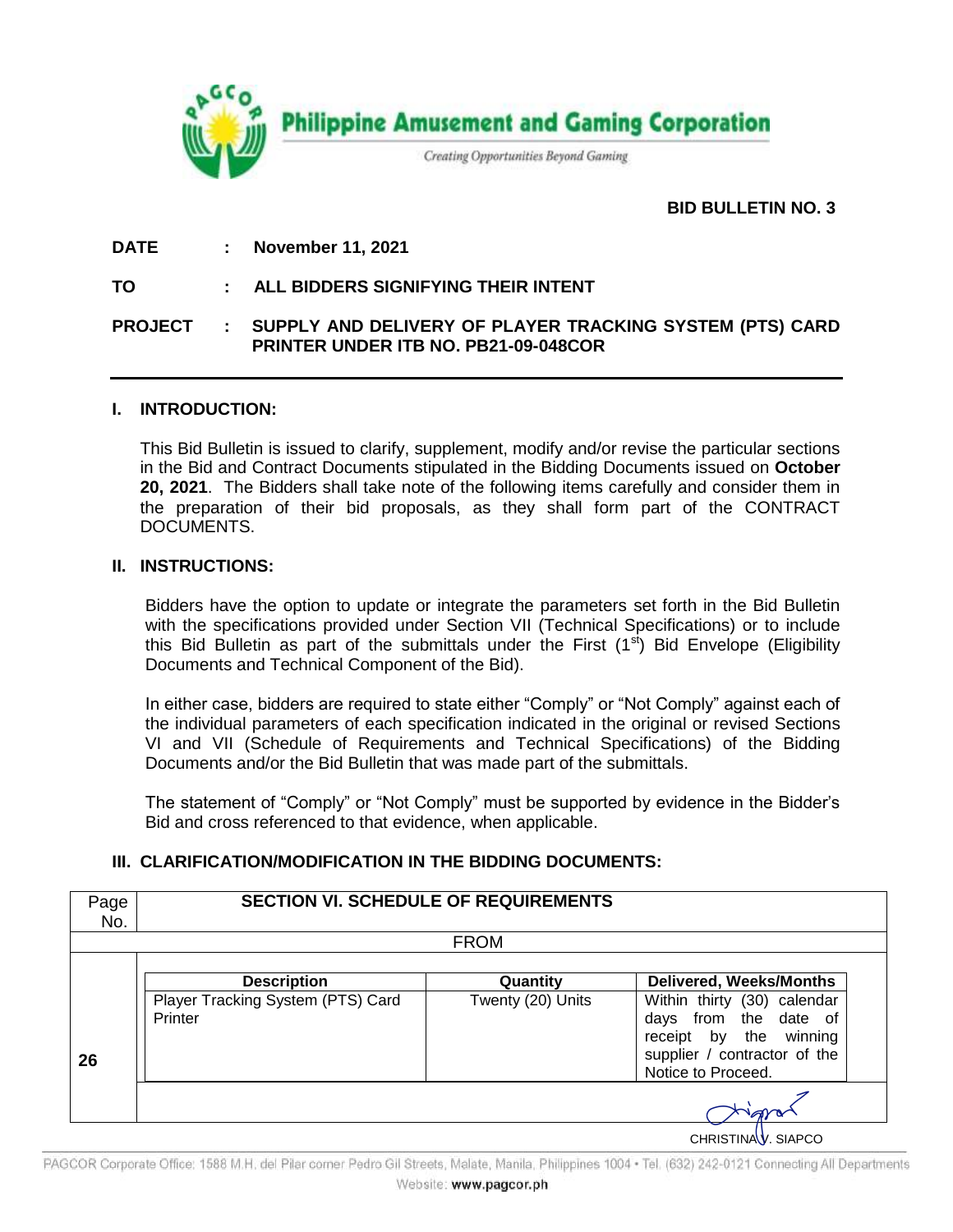|           | <b>Description</b><br>Player Tracking System (PTS) Card<br>Printer     |                                                                | Quantity                                                                           |                                                                                                                                                | <b>Delivered, Weeks/Months</b>                                                                     |  |
|-----------|------------------------------------------------------------------------|----------------------------------------------------------------|------------------------------------------------------------------------------------|------------------------------------------------------------------------------------------------------------------------------------------------|----------------------------------------------------------------------------------------------------|--|
|           |                                                                        |                                                                | Twenty (20) Units                                                                  | Within<br>forty-five<br>(45)<br>calendar days from the date<br>of receipt by the winning<br>supplier / contractor of the<br>Notice to Proceed. |                                                                                                    |  |
|           |                                                                        |                                                                |                                                                                    |                                                                                                                                                |                                                                                                    |  |
| 28,<br>29 | <b>SECTION VII. TECHNICAL SPECIFICATIONS</b>                           |                                                                |                                                                                    |                                                                                                                                                | Please indicate<br>whether "Comply"<br>or "Not Comply"<br><b>Statement of</b><br><b>Compliance</b> |  |
|           |                                                                        | <b>FROM</b>                                                    |                                                                                    |                                                                                                                                                |                                                                                                    |  |
|           |                                                                        | <b>Brief Description</b>                                       |                                                                                    |                                                                                                                                                |                                                                                                    |  |
|           |                                                                        | XXXXXX XXX                                                     |                                                                                    |                                                                                                                                                |                                                                                                    |  |
|           | <b>Card Capacity</b>                                                   |                                                                |                                                                                    |                                                                                                                                                |                                                                                                    |  |
|           |                                                                        | XXXXXX XXX                                                     |                                                                                    |                                                                                                                                                |                                                                                                    |  |
|           | Encoding<br>Optional<br><b>Modules</b>                                 | rolls in a carton                                              | Full panel YMCKO 400 roll (ribbon only) 16                                         |                                                                                                                                                |                                                                                                    |  |
|           |                                                                        | 1/2 panel YMCKO 560 roll (ribbon only) 16<br>rolls in a carton |                                                                                    |                                                                                                                                                |                                                                                                    |  |
|           | Monochrome resin black 1000 roll (ribbon<br>only) 16 rolls in a carton |                                                                |                                                                                    |                                                                                                                                                |                                                                                                    |  |
|           |                                                                        | carton                                                         | YMCKOK 330 (ribbon only) 16 rolls in a                                             |                                                                                                                                                |                                                                                                    |  |
|           |                                                                        |                                                                | With Magnetic Card Encoder Device                                                  |                                                                                                                                                |                                                                                                    |  |
|           | <b>Others</b>                                                          | lines display                                                  | LCM with multi language supported 2-3                                              |                                                                                                                                                |                                                                                                    |  |
|           |                                                                        |                                                                | with FREE 3 rolls of ribbons YMCKO                                                 |                                                                                                                                                |                                                                                                    |  |
|           |                                                                        | Membership Module.                                             | It must be compatible with the existing in-<br>house application system, PTS Guest |                                                                                                                                                |                                                                                                    |  |
|           |                                                                        | XXX XXXXXX                                                     |                                                                                    |                                                                                                                                                |                                                                                                    |  |
|           |                                                                        | <b>TO</b>                                                      |                                                                                    |                                                                                                                                                |                                                                                                    |  |
|           |                                                                        | <b>Brief Description</b><br>XXX XXXXXX                         |                                                                                    |                                                                                                                                                |                                                                                                    |  |
|           |                                                                        |                                                                |                                                                                    |                                                                                                                                                |                                                                                                    |  |
|           | <b>Card Capacity</b>                                                   | higher card stacker                                            | minimum 50 or<br>100/200 card feeder,                                              |                                                                                                                                                |                                                                                                    |  |
|           |                                                                        | XXX XXXXXX                                                     |                                                                                    |                                                                                                                                                |                                                                                                    |  |

 $\star$ CHRISTINAV. SIAPCO